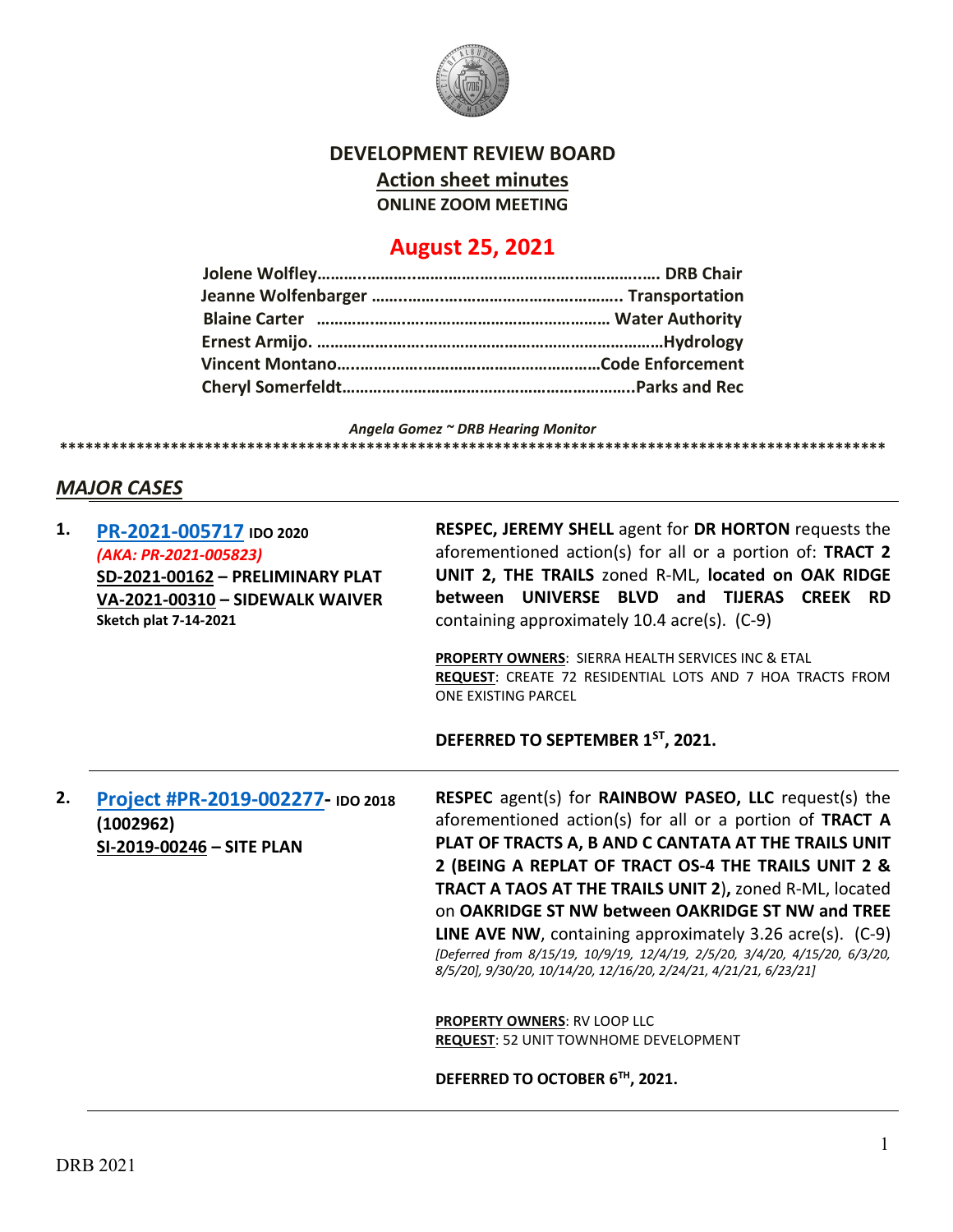| 3. | PR-2021-005566 IDO 2019<br>SI-2021-01212 - SITE PLAN                                                                                                                                                                                                                                                                                                                                                                                                                       | DEVELOPMENT MANAGING CONSULTANTS agent for<br><b>MATTHEW</b><br><b>DEVELOPMENT</b><br><b>RACHEL</b><br>requests<br>the<br>aforementioned action(s) for all or a portion of: TRACT A-2,<br>VENTANA RANCH zoned R-ML, located at 6441 VENTANA<br><b>IRVING</b><br>and<br><b>VENTANA</b><br><b>NW</b><br>between<br>containing<br>approximately 5.0 acre(s). (B-10)<br>PROPERTY OWNERS: GERALD & VICTORIA MARTIN, CO-TRUSTEES<br><b>MARTIN RVT</b><br><b>REQUEST:</b> SITE PLAN FOR SAMS ACADEMY CHARTER SCHOOL<br>DEFERRED TO OCTOBER 6TH, 2021.                                         |
|----|----------------------------------------------------------------------------------------------------------------------------------------------------------------------------------------------------------------------------------------------------------------------------------------------------------------------------------------------------------------------------------------------------------------------------------------------------------------------------|----------------------------------------------------------------------------------------------------------------------------------------------------------------------------------------------------------------------------------------------------------------------------------------------------------------------------------------------------------------------------------------------------------------------------------------------------------------------------------------------------------------------------------------------------------------------------------------|
| 4. | PR-2020-005689 IDO 2019<br>SI-2021-00987 - SITE PLAN AMENDMENT                                                                                                                                                                                                                                                                                                                                                                                                             | INC.<br><b>CONSENSUS</b><br><b>PLANNING</b><br><b>LEGACY</b><br>agent<br>for<br>DEVELOPMENT & MANAGEMENT LLC (KLG 10, LLC),<br>requests the aforementioned action(s) for all or a portion<br>of: TRACT B-1-A, MESA DEL NORTE ADDITION zoned MX-<br>M, located on CONSTITUTION AVE NE, between<br>LOUISIANA BLVD NE and MESILLA ST NE containing<br>approximately 1.7414 acre(s). (J-19) [Deferred from 8/11/21]<br>PROPERTY OWNERS: LEGACY DEVELOPMENT & MANAGEMENT LLC<br>(KLG 10, LLC)<br>REQUEST: 151 UNIT MULTI-FAMILY RESIDENTIAL DEVELOPMENT<br>DEFERRED TO SEPTEMBER 1ST, 2021. |
|    |                                                                                                                                                                                                                                                                                                                                                                                                                                                                            |                                                                                                                                                                                                                                                                                                                                                                                                                                                                                                                                                                                        |
| 5. | PR-2021-004968 IDO 2019<br>SD-2021-00145 - BULK PLAT<br>SD-2021-00146 - VACATION OF PUBLIC<br><b>EASEMENT 20' waterline note 3</b><br><b>SD-2021-00147 - VACATION OF PUBLIC</b><br><b>EASEMENT 20' waterline note 4</b><br>SD-2021-00148 - VACATION OF PUBLIC<br><b>EASEMENT20' waterline note 5</b><br>SD-2021-00149 - VACATION OF PUBLIC<br><b>EASEMENT Roadway</b><br>SD-2021-00150 - VACATION OF PUBLIC<br><b>EASEMENT Storm Drain</b><br><b>Sketch plat 1-27-2021</b> | <b>BOHANNAN HUSTON INC.</b> agent for ELK HAVEN requests<br>the aforementioned action(s) for all or a portion of: TRACT<br>B-1 & B-2, LA CUENTISTA SUBDIVISION zoned R-ML,<br>located on ROSA PARKS RD NW between UNSER BLVD NW<br>and KIMMICK DR NW containing approximately 59.0<br>$\text{acre}(s)$ . $(C-10)$ [Deferred from 8/11/21]<br><b>PROPERTY OWNERS: PULTE GROUP</b><br><b>REQUEST: BULK PLAT, VACATIONS OF PUBLIC EASEMENT</b><br>DEFERRED TO SEPTEMBER 15TH, 2021.                                                                                                       |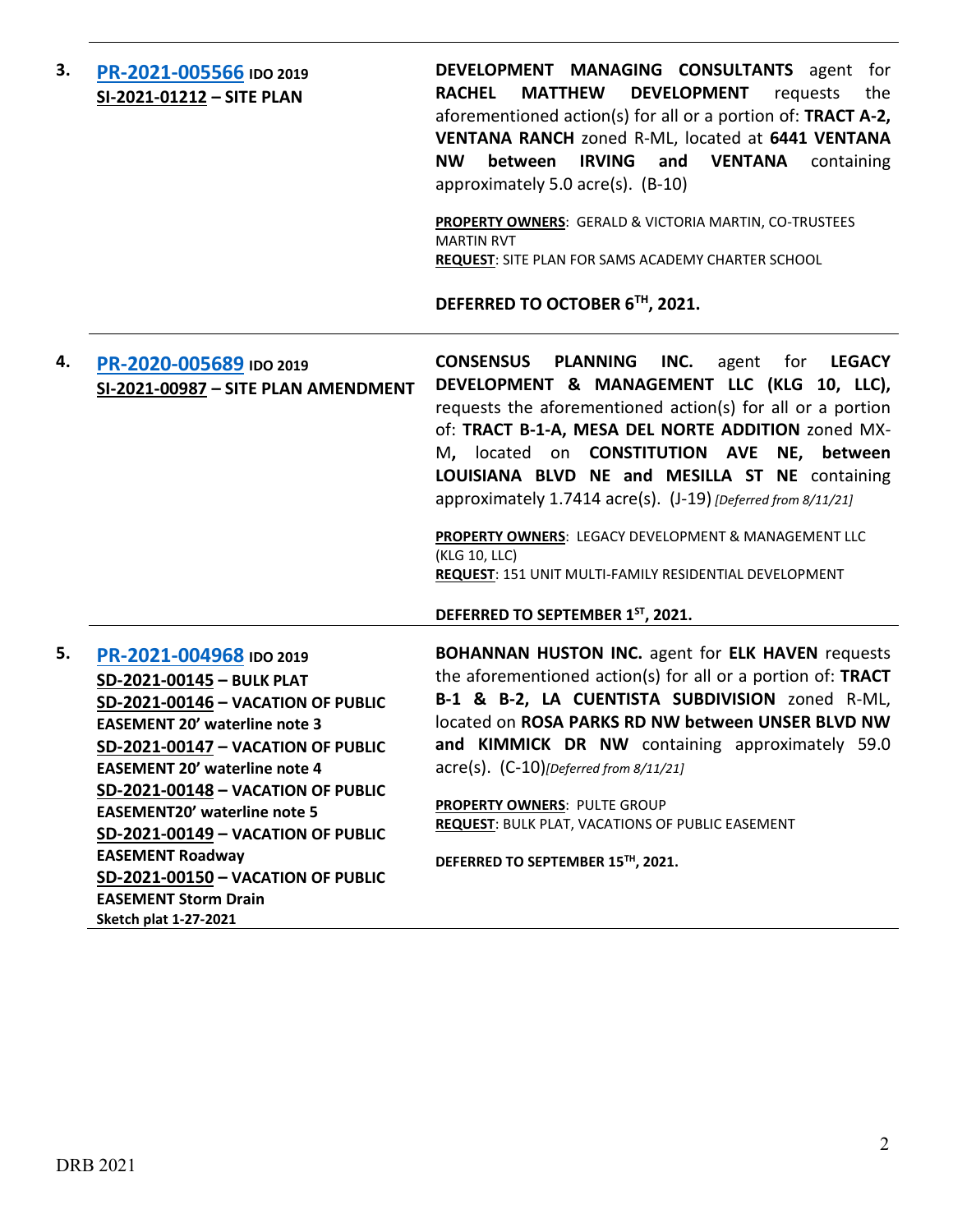| 6. | PR-2020-004457 IDO 2019            | <b>RIO GR</b>  |
|----|------------------------------------|----------------|
|    | SD-2021-00025 - PRELIMINARY PLAT   | request        |
|    | VA-2021-00033 - VARIANCE           | of TRA         |
|    | VA-2021-00034 - TEMPORARY DEFERRAL | <b>VOLCAI</b>  |
|    | <b>OF SIDEWALK</b>                 | <b>DR</b> bety |
|    |                                    | approxi        |

**SI-2021-00305 – SITE PLAN AMENDMENT**

**RIO GRANDE ENGINEERING** agent for **BARBARA MUELLER**  $r(s)$  the aforementioned action(s) for all or a portion of **TRACT 22 VOLCANO CLIFFS SUBD UNIT 6 LOT 22, VOLCANO CLIFFS UNIT 6** zoned RA-1 , located on **QUIVIRA**  ween VISTA VIEJA AVE and RETABLO RD containing approximately 6.0 acre(s). (D-9)*[Deferred from 3/3/21, 5/26/21, 7/21/21, 7/28/21]*

**PROPERTY OWNERS**: MUELLER BARBARA A **REQUEST**: PRELIMINARY PLAT, VARIANCE, TEMP SIDEWALK DEFERRAL

**DEFERRED TO SEPTEMBER 15TH, 2021.**

| 7. | PR-2021-005414 IDO 2019             | TIERRA WEST, LLC agent for LA MAME LLC requests the                                         |
|----|-------------------------------------|---------------------------------------------------------------------------------------------|
|    | SI-2021-01031 - SITE PLAN           | aforementioned action(s) for all or a portion of: TRACT F-4-                                |
|    | SD-2021-00136 - PRELIMINARY PLAT    | A PLAT OF TRACTS F-3-A, F-4-A & F-6-A, ATRISCO                                              |
|    | SD-2021-00137 - VACATION OF PUBLIC  | BUSINESS PARK UNIT 3 zoned MX-M, located at 441 & 457                                       |
|    | <b>EASEMENT 90' Drainage</b>        | <b>COORS BLVD between COORS BLVD NW and BLUEWATER</b>                                       |
|    | SD-2021-00138 - VACATION OF PUBLIC  | <b>RD NW</b> containing approximately 8.94 acre(s). $(1-10)$ [8/4/21]                       |
|    | <b>EASEMENT 10' Utility</b>         |                                                                                             |
|    | SD-2021-00139 - VACATION OF PRIVATE | PROPERTY OWNERS: LA MAME, LLC<br>REQUEST: DRB SITE PLAN, PRELIMINARY PLAT, VACATION ACTIONS |
|    | <b>EASEMENT 40' x 30' Access</b>    |                                                                                             |
|    | <b>Sketch plat 5-12-2021</b>        | DEFERRED TO SEPTEMEBER 15TH, 2021.                                                          |
|    |                                     |                                                                                             |
| 8. | PR-2018-001579 IDO 2019             | MODULUS ARCHITECTS INC. C/O ANGELA WILLIAMSON                                               |
|    | SI-2021-00304 - SITE PLAN           | WINROCK PARTNERS LLC<br>the<br>agent for<br>requests                                        |
|    |                                     |                                                                                             |

aforementioned action(s) for all or a portion of: **PARCEL Z FINAL PLAT PARCEL Z AND TRACTS A, D, E, F-1, G & H,**  zoned MX-H, located at **2100 LOUISIANA BLVD NW between INDIAN SCHOOL and I-40** containing approximately 28.8654 acre(s). (J-19)*[Deferred from 3/31/21, 4/28/21, 5/26/21, 6/23/21, 6/30/21, 7/14/21, 7/21/21, 7/28/21, 8/11/21]*

**PROPERTY OWNERS**: WINROCK PARTNERS LLC

**REQUEST**: SITE PLAN FOR NEW PARK CONCEPT TO INCLUDE WATERFEATURES, 2 INTERNAL PAD SITES FOR FUTURE USERS, 2 BUILDINGS ALONG DILLARDS. PARK INCLUDES KIDS PLAYING AREA, PATHS AND BRIDGES

#### DEFERRED TO SEPTEMBER 22<sup>ND</sup>, 2021.

### *MINOR CASES*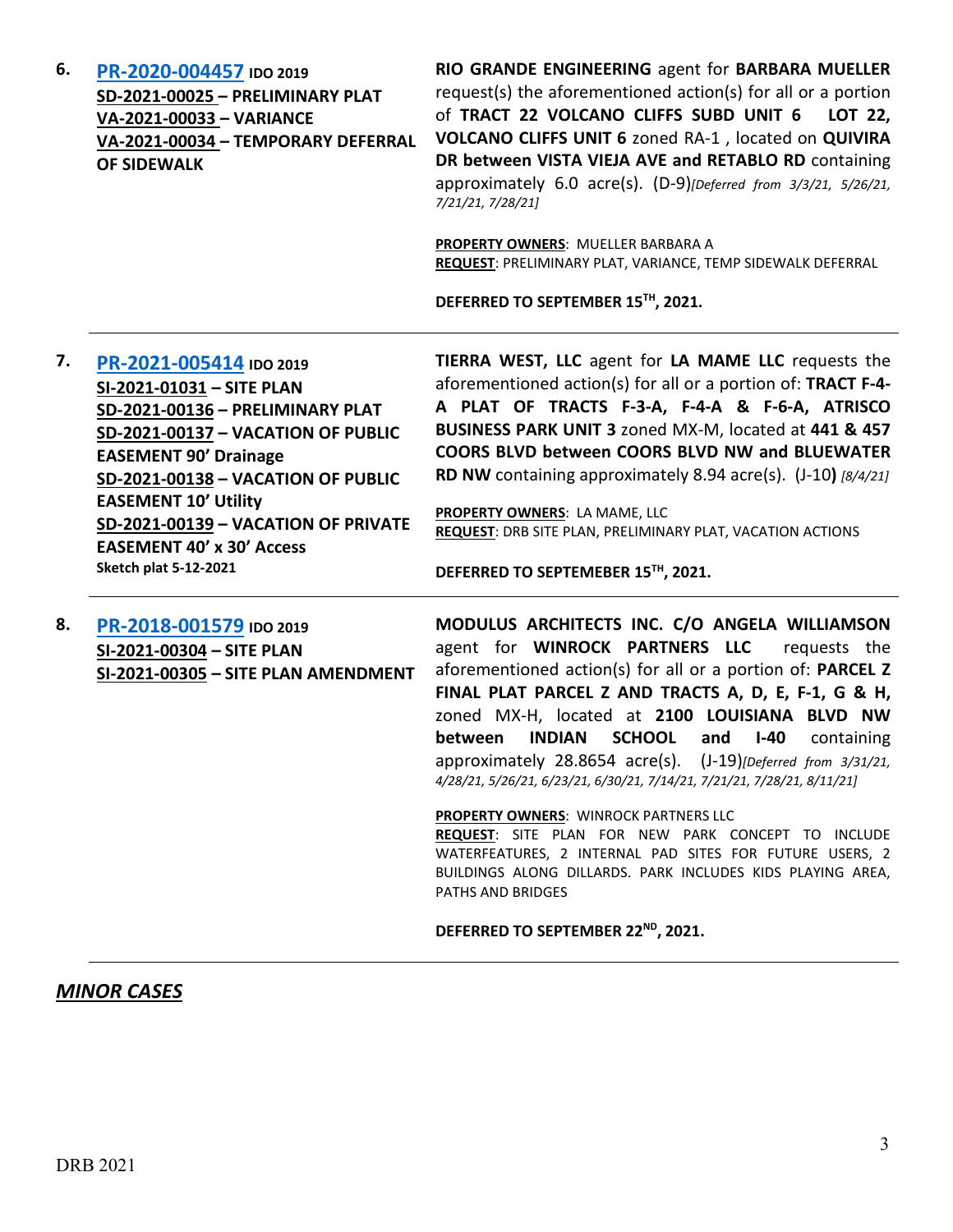| 9.  | PR-2020-004748 IDO 2019<br>SD-2021-00152 - PRELIMINARY/FINAL<br><b>PLAT</b><br><b>Sketch plat 12-2-2020</b> | TIM SOLINSKI agent for AUI INC. requests the<br>aforementioned action(s) for all or a portion of: *62 4 ARMIJO<br>BROS ADDN LOTS 62, 63 & 64 & LOTS R, S & T & ALLEY ADJ LT, LOTS 1-5<br>ALL LOT 6 EXC A SELY PORTION BLK C OF THE MANDELL BUSINESS AND<br>RESIDENCE ADDN AND AN UNPLATTED STRIP OF LAND W OF AND ADJ<br>THERE, PORTION OF LOTS 7 & 8 BLOCK C MANDELL BUSINESS AND<br>RESIDENCE ADDN & PORTION OF P & Q PERFECTO MARIANO JESUS<br>ARMIJO ADD, TRACT A2 PLAT OF TRACTS A-1 & A-2,<br>zoned MX-FB-UD, located at ONE CIVIC PLAZA & 400<br><b>MARQUETTE between MARQUETTE and TIJERAS</b><br>containing approximately 2.2273 acre(s). (J-14) Deferred from<br>7/28/21, 8/4/2, 8/11/21] |
|-----|-------------------------------------------------------------------------------------------------------------|-----------------------------------------------------------------------------------------------------------------------------------------------------------------------------------------------------------------------------------------------------------------------------------------------------------------------------------------------------------------------------------------------------------------------------------------------------------------------------------------------------------------------------------------------------------------------------------------------------------------------------------------------------------------------------------------------------|
|     |                                                                                                             | PROPERTY OWNERS: BERNALILLO COUNTY, CITY OF ALBUQUERQUE<br>REQUEST: REPLAT TO CONSOLIDATE 22 LOTS/TRACTS INTO 2 TRACTS,<br>DEDICATE ADDITIONAL PUBLIC RIGHTS-OF-WAY AND TO GRANT<br><b>EASEMENTS</b><br>DEFERRED TO SEPTEMBER 15TH, 2021.                                                                                                                                                                                                                                                                                                                                                                                                                                                           |
| 10. | PR-2018-001695 IDO 2019<br>SD-2021-00070 - PRELIMINARY/FINAL<br><b>PLAT</b>                                 | NOVUS PROPERTIES LLC, MICHAEL MONTOYA, TRULA<br>HOWE requests the aforementioned action(s) for all or a<br>portion of TRACT B, FOUNTAIN HILLS PLAZA SUBDIVISION,<br>zoned NR-C, located on NUNZIO AVE NW between EAGLE<br>RANCH RD NW between EAGLE RANCH RD NW and VISTA<br><b>FUENTE RD NW, containing approximately 3.8568 acre(s).</b><br>(C-12)[Deferred from 4/14/21, 5/26/21, 6/23/21]<br>PROPERTY OWNERS: NOVUS PROPERTIES LLC<br>REQUEST: FINAL PLAT TO SUBDIVIDE TRACT B INTO B1, B2, B3, B4<br>DEFERRED TO SEPTEMBER 1st, 2021.                                                                                                                                                          |

*SKETCH PLAT*